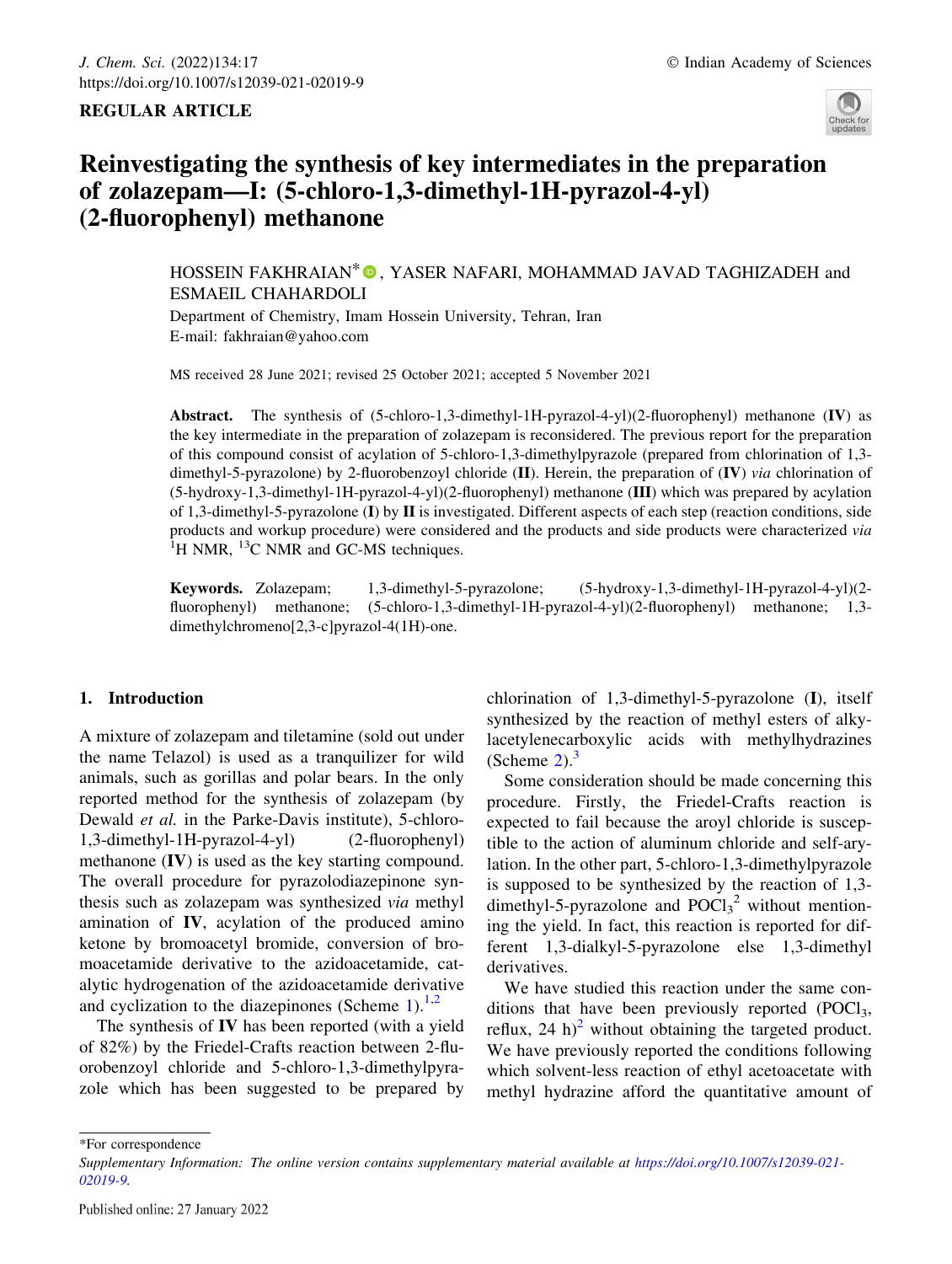

**Scheme 1.** Zolazepam synthesis via **IV** as intermediate<sup>1,2</sup>.



**Scheme 2.** Synthesis of **IV** via 5-chloro-1,3-dimethylpyrazole<sup>3</sup>.

I ( $R \sim 100\%$ ), and investigated the tautomeric forms of I by  $^{13}$ C and  $^{1}$ H NMR spectra showing that it exists under CH-form in CDCl<sub>3</sub> and coexist under different forms with the proportional amount of OH-form  $>$ CH-form  $\gg$  NH-form in DMSO-d<sub>6</sub>.<sup>4</sup> Thus the yield of the chlorination reaction of I and preparation of 5-chloro-1,3-dimethylpyrazole can be affected by keto-enol tautomerism (Scheme 3).

Herein, attempts have been made to the synthesis of IV via chlorination of III which has been synthesized via C-acylation of I by 2-fluorobenzoyl chloride  $(II)$ (Scheme 4). 1,3-dimethyl-5-pyrazolone (I) has been synthesized via solvent-less reaction of ethyl acetoacetate with methyl hydrazine under previously reported conditions.4

Although this procedure has been previously proposed for the synthesis of IV analogous compounds,  $5-12$  the synthesis of IV *via* this procedure has not been considered yet as much as the formation of cyclized side product  $V$  (Scheme 5), which has also been reported several times for the analogous compounds.9,12,15,16

The compound III can also be prepared by Claisen condensation of ethyl-2-fluorobenzoate with I (catalyzed by sodium ethoxide); or by Schotten-Baumann reaction of I with II and Fries rearrangement of the produced O-acylated pyrazolone affording C-acylated product (Scheme 5). Both procedures suffer from the drawbacks such as low yields and colored side products. The preferred protocol (developed by Jensen $13$ and intensively exploited) consists of direct acylation of I with II in the presence of calcium hydroxide. It has been stated that calcium hydroxide plays two crucial versatile roles: making the required pH needed to form the enol and complex formation with the hydroxyl functionality. Additionally, 2 equivalent of calcium hydroxide should be used to trap the liberated hydrogen chloride, and thus keep the media basic to avoid the decomposition of the complex during the acylation reaction. $6$  Thus, it is very important to form the calcium complex before acylation. If the acylating agent is added immediately after calcium hydroxide, the corresponding O-acylated pyrazolones are the only or the main reaction product.<sup>9</sup> The synthesis of III



Scheme 3. Chlorination of tautomeric forms of 1,3-dimethyl—5-pyrazolone.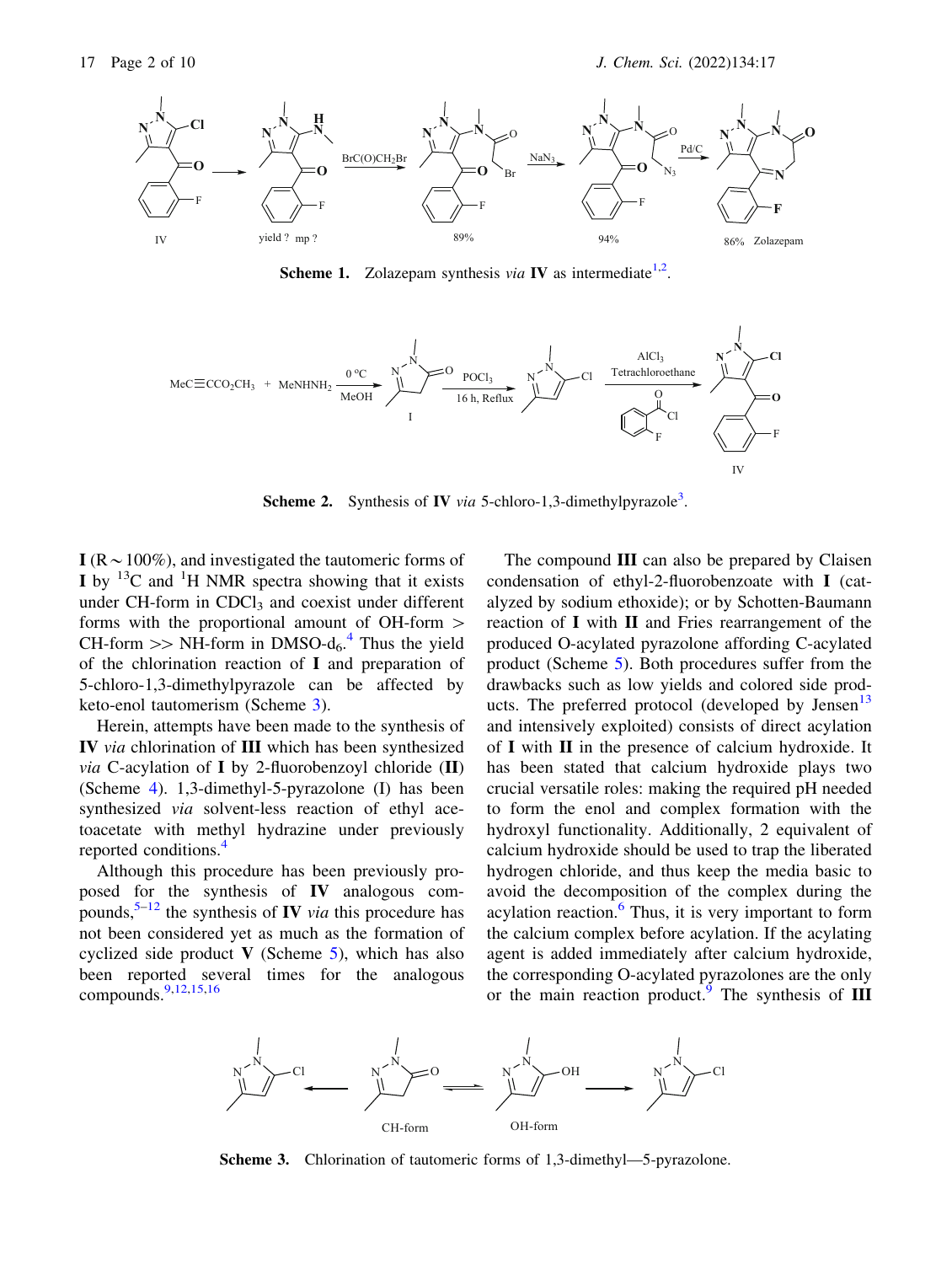

**Scheme 4.** Proposed method for the synthesis of **IV** via C-acylation of **I** by **II** and chlorination of the acylated product.



Scheme 5. Different ways for the synthesis of III and possible intermolecular cyclization.

following Jensen procedure  $(Ca(OH)_2, 1,4-dioxane)$ has been previously achieved with  $47\%$  yield.<sup>15</sup> The chlorination of compounds analogous to III has been performed under different conditions in  $POCl<sub>3</sub><sup>10-12,14</sup>$ but the preparation of *via* **chlorination of**  $**III**$  **has** not been investigated yet.

#### 2. Experimental

#### 2.1 Chemicals and apparatus

All solvents and chemical materials were of analytical grades (supplied by Aldrich and Merck) and were used without any further purification. NMR spectra were recorded by three instruments (Bruker Avance-300 and Bruker Ascend-400 spectrometer).  $CDCl<sub>3</sub>$  and  $DMSO-d<sub>6</sub>$  were used as solvents, the proton and carbon chemical shifts were recorded in  $\delta$  (ppm) from TMS. Electronic ionization GC–MS spectra were recorded on a Agilent spectrometer (GC 7890B, GC-MSD 5977B) with a capillary column (HP-5MS UI, 0.25  $\mu$ , 30m\_0.250 mm). Only m/z values having intensities of more than 20% are given, and retention times are reported using temperature programming (100–200 °C, 10 °C /min, 200 °C, 10 min, 200-280 °C, 20  $\degree$ C /min) with a He flow rate of 1 mL/min.

## 2.2 Synthesis of 1,3-dimethyl-5-pyrazolone (I)

Ethyl acetoacetate (28.1 mL, 28.63 g, 0.22 mol) was placed in a 100 mL one necked flask equipped with a magnetic stir bar and immersed in an ice-water bath (0  $^{\circ}$ C). Then, methyl hydrazine (10.5 mL, 9.21g, 0.20 mol) was added dropwise (1 mL/min). After the addition of methyl hydrazine, flask cap has been tightly closed and the reaction mixture was stirred for 1 h at 80  $\degree$ C, and for 30 min at 90  $\degree$ C. Finally, water, ethanol and ethyl acetoacetate (excess) were vacuum stripped and the formed solids were washed with diethyl ether giving pale brown solids (22.4 g, R=  $\sim$ 100%) M.p. 113-117 °C. <sup>1</sup>H NMR (400 MHz, CDCl<sub>3</sub>,  $\delta$  ppm): 2.04 (s, 3H), 3.13 (s, 2H), 3.22 (s, 3H).<sup>13</sup>C NMR (100 MHz, CDCl<sub>3</sub>,  $\delta$  ppm): 16.9, 31.0, 41.4, 155.6, 172.3.

# 2.3 Synthesis of (5-hydroxy-1,3-dimethyl-1Hpyrazol-4-yl)(2-fluorophenyl)methanone (III)

1,4-dioxane (150 mL) and 1,3-dimethyl-5-pyrazolone (I)  $(11.20 \text{ g}, 0.10 \text{ mol})$  were placed in a 250 mL two necked flask equipped with a magnetic stir bar. The mixture was stirred for 15 min at 30 $\degree$ C until complete dissolution of I. Then,  $Ca(OH)_2$  (22.48 g, 0.30 mol)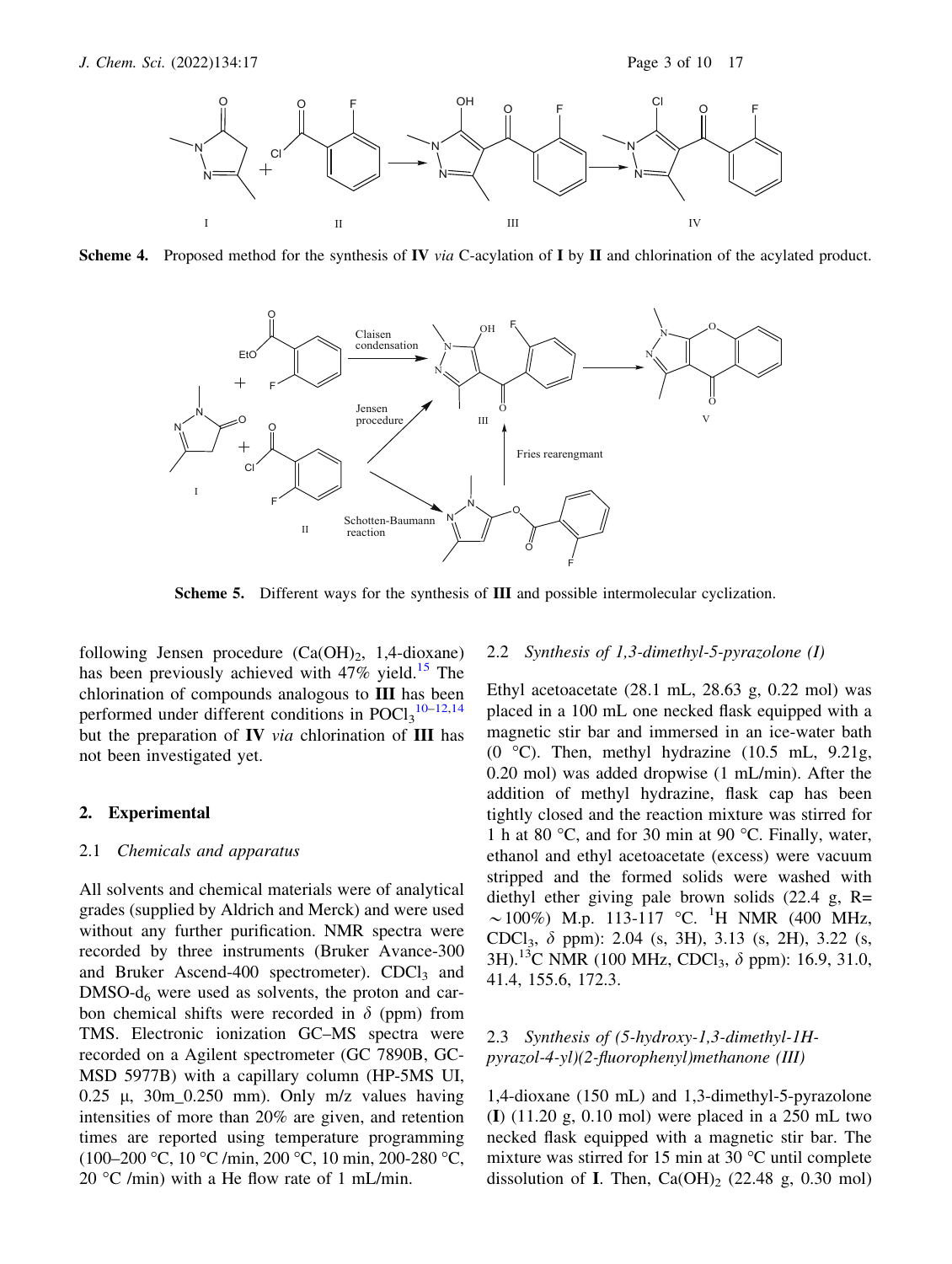

**Scheme 6.** The targeted product (III) and principal side products (2-fluorobenzoic acid and tricyclic product  $(V)$ ) in the acylation of I by II.



Figure 1. GC-MS analysis (chromatogram and fragmentation pattern) of purified III (99.5%) containing 0.5% of tricyclic side product  $(V)$ .

was added to the flask and the reaction mixture was strongly stirred for 15 min at 80  $^{\circ}$ C until complete complex formation of the hydroxyl functionality of I with  $Ca(OH)_2$ . The temperature was then decreased to RT and a solution of 2-fluorobenzoyl chloride (II) (17.4 g, 0.11 mol, 13.1 mL) in dioxane (10 mL) was added dropwise after which the mixture was stirred for 18 h under reflux condition. Afterwards, the reaction mixture was cooled to RT and was stirred for another 1 h after the addition of HCl (2 N) (450 mL). Finally, chloroform (100 mL) was added to the reaction mixture and the organic layer was separated, washed with water and dried over CaCl<sub>2</sub>. The solids obtained (17.35 g) after evaporation of solvent were washed with cold methanol (10 mL) and were recrystallized from methanol to give 14.78 g of pink pale crystals  $(63\%)$ : M.p. 153-155 °C (ref.<sup>15</sup>, 153-155 °C); GC–MS (EI, 70 eV): Retention time: 18.8 min; (m/z) (%), 67 (29), 95 (34), 123 (73), 138 (100), 139 (58), 233 (36), 234 (80). <sup>1</sup>H NMR (400 MHz, CDCl<sub>3</sub>,  $\delta$  ppm) 1.93 (s, 3H), 3.66 (s, 3H), 7.57-7.17 (m, 4H), 10.58 (s, OH).<sup>13</sup>C NMR (100 MHz, CDCl<sub>3</sub>,  $\delta$  ppm) 13.93, 13.94, 32.69, 76.84, 77.16, 77.48, 103.74, 116.18, 116.39, 124.58, 124.61, 127.33, 127.49, 128.99, 129.02, 132.62, 132.70, 147.65, 157.66, 159.78, 160.14, 188.85.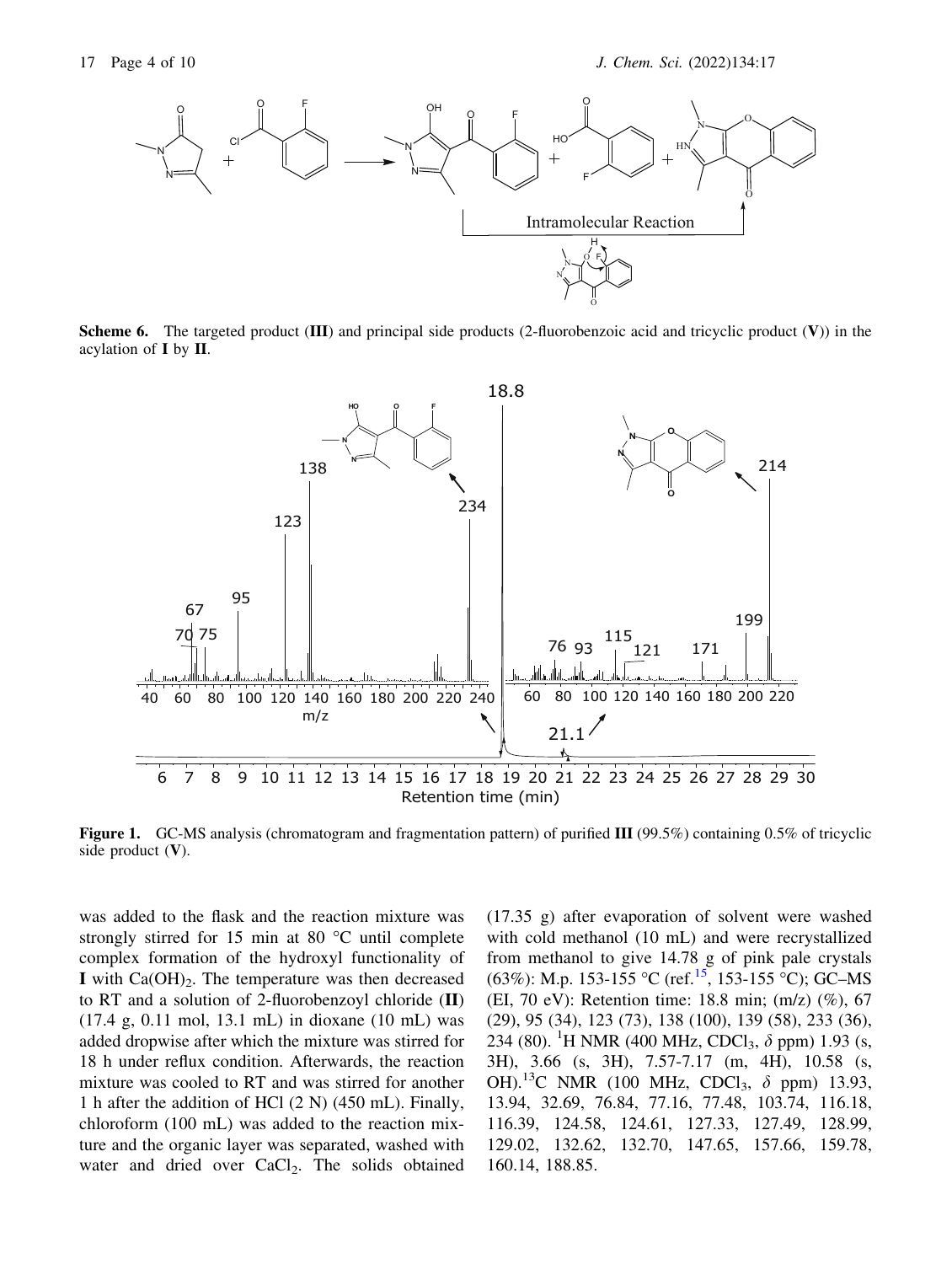

Figure 2. <sup>1</sup>H and <sup>13</sup>C NMR spectra of tricyclic side product (V).

# 2.4 Synthesis of (5-chloro-1,3-dimethyl-1Hpyrazol-4-yl)(2-fluorophenyl) methadone (IV)

A mixture of POCl3 (32.2 g, 0.21 mol, 19.5 mL) and (2 fluorophenyl)(5-hydroxy-1,3-dimethyl-1H-pyrazol-4yl)

methanone (III) (3 g, 0.012 mol) (in a one necked flask equipped with a magnetic stir bar) was stirred for 6 h at 100 °C. Then, the cold reaction mixture was added dropwise to a mixture of ice and  $H_2O$  (100 g, with vigorous stirring). The organic layer was separated, washed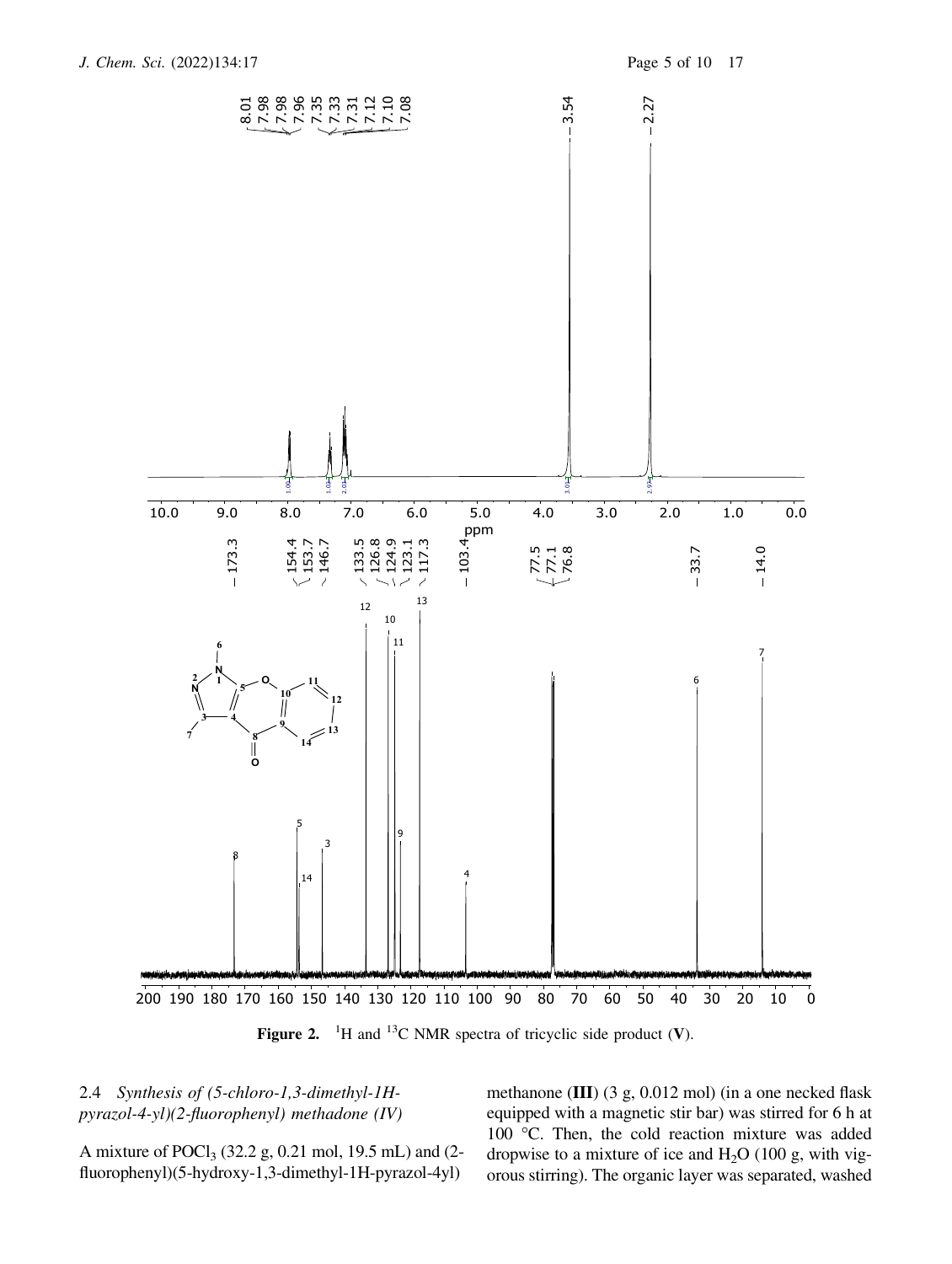

Figure 3.  $^{13}$ C NMR spectra of III in CDCl<sub>3</sub>.



**Figure 4.** <sup>13</sup>C NMR spectra of **III** in DMSO- $d_6$ .

with water (3 x 100 mL) and dried over CaCl<sub>2</sub>. After solvent evaporation, the residue was washed with diethyl ether. Evaporation of diethyl ether afforded 2.25 g of

white crystals (75%), M.p. 70–72 °C (ref.<sup>3</sup>, 73-75 °C). GC–MS (EI, 70 eV): Retention time: 19.6 min; (m/z) (%), 75 (23), 76 (20), 95 (33), 157 (100), 159 (32), 233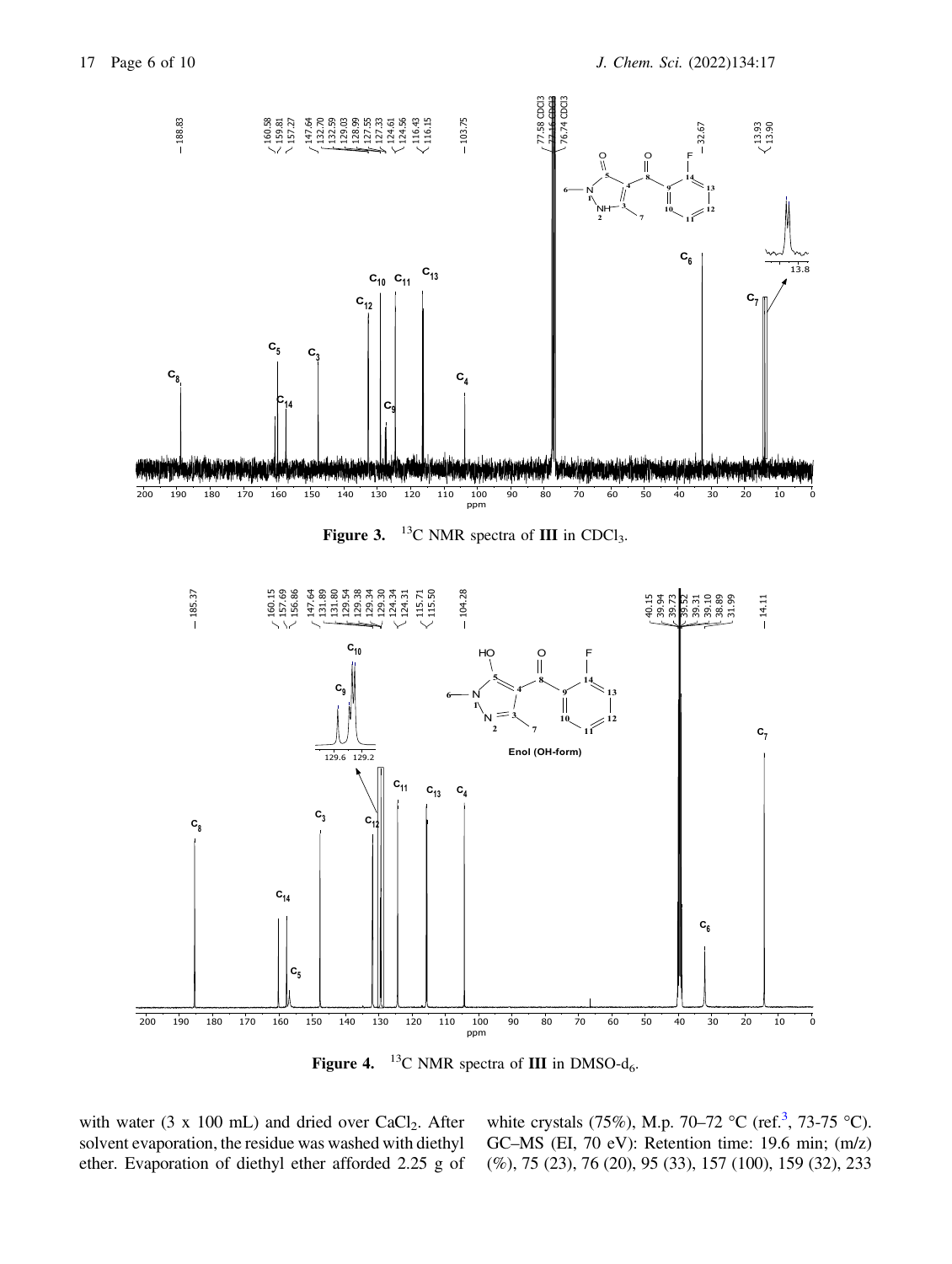

Scheme 7. Keto-enolic tautomerization of III.

| Molecule       | HO<br>$10 \frac{1}{2}$                      | O<br>O<br>`NH⊤                              |                                             |                         |
|----------------|---------------------------------------------|---------------------------------------------|---------------------------------------------|-------------------------|
| Carbon No.     | Ш<br>Enol (OH-form)                         | Ш<br>Keto(NH-form)                          | IV                                          | Cyclic side product (V) |
| $C_3$          | 147.64                                      | 147.64                                      | 151.04                                      | 146.83                  |
| C <sub>4</sub> | 104.28                                      | 103.75                                      | 117.31                                      | 103.55                  |
| $C_5$          | 156.86                                      | 159.81                                      | 131.01                                      | 154.50                  |
| $C_6$          | 31.99                                       | 32.67                                       | 36.21                                       | 33.73                   |
| $C_7$          | 14.11                                       | 13.90 & 13.93                               | 14.29                                       | 14.04                   |
| $C_8$          | 185.37                                      | 188.83                                      | 185.93                                      | 173.39                  |
| C <sub>9</sub> | 129.38 & 129.54<br>$(J = 12.0 \text{ Hz})$  | 127.33 & 127.55<br>$(J=16.5 \text{ Hz})$    | 128.16 & 128.36<br>$(J = 15.0 \text{ Hz})$  | 123.32                  |
| $C_{10}$       | 129.30 & 129.34<br>$(J = 3.0 \text{ Hz})$   | 128.99 & 129.03<br>$(J = 3.0 \text{ Hz})$   | 129.91 & 129.95<br>$(J = 3.0 \text{ Hz})$   | 126.96                  |
| $C_{11}$       | 124.31 & 124.34<br>$(J = 2.2 \text{ Hz})$   | 124.56 & 124.61<br>$(J = 3.7 \text{ Hz})$   | 124.41 & 124.46<br>$(J = 3.7 \text{ Hz})$   | 124.95                  |
| $C_{12}$       | 131.80 & 131.89<br>$(J=6.7 \text{ Hz})$     | 132.59 & 132.70<br>$(J = 8.2 \text{ Hz})$   | 132.93 & 133.04<br>$(J = 8.2 \text{ Hz})$   | 133.56                  |
| $C_{13}$       | 115.50 & 115.71<br>$(J=15.7 \text{ Hz})$    | 116.15 & 116.43<br>$(J=21.0 \text{ Hz})$    | 115.86 & 116.15<br>$(J=21.7 \text{ Hz})$    | 117.38                  |
| $C_{14}$       | 157.69 & 160.15<br>$(J = 184.5 \text{ Hz})$ | 157.27 & 160.58<br>$(J = 248.2 \text{ Hz})$ | 158.21 & 161.53<br>$(J = 249.0 \text{ Hz})$ | 153.84                  |

Table 1. Chemical shifts of carbons for III, IV and cyclic side product (V) and coupling constants of the aromatic carbon with fluorine  $(J_{C-F} (Hz)$  for III and IV.

(16), 251 (77), 252 (43), 253 (30). <sup>1</sup>H NMR (300 MHz, CDCl<sub>3</sub>,  $\delta$  ppm) 2.38 (s, 3H), 3.83 (s, 3H), 7.11-7.75 (m, 4H). <sup>13</sup>C NMR (75 MHz, CDCl<sub>3</sub>,  $\delta$  ppm) 14.29, 36.21, 76.74, 77.16, 77.58, 115.86, 116.15, 117.31, 124.41, 124.46, 128.16, 128.36, 129.91, 129.95, 131.01, 132.93, 133.04, 151.04, 158.21, 161.53, 185.93. The remaining pale green precipitates (0.67 g, 26%), after washing with diethyl ether, were cyclic side product with M.p. of 183-185 °C. GC-MS (EI, 70 eV): Retention time: 21.0 min; (m/z) (%), 198 (23), 212 (22), 214 (100). <sup>13</sup>C NMR (75 MHz, CDCl3, d ppm) 14.04, 33.73, 103.55, 117.38, 123.32, 124.95, 126.96, 133.56, 146.83, 153.84, 154.50, 173.39.

#### 3. Results and Discussion

1,3-dimethyl-5-pyrazolone (I) has been quantitatively synthesized via the procedure that have been previously reported.<sup>4</sup> For the preparation of  $III$  following Jensen procedure  $(Ca(OH)_2, 1,4-dioxane)$ , attention has been paid to ensure complete dissolution of I in 1,4-dioxane (carefully dried) before the addition of  $Ca(OH)_2$  and complete complex formation of I with  $Ca(OH)_2$  (at 80 °C, forming pink pale precipitates) after which 2-fluorobenzoyl chloride (II) (10% excess) was added dropwise at  $0^{\circ}$ C. The addition of II before the complete complex formation of I with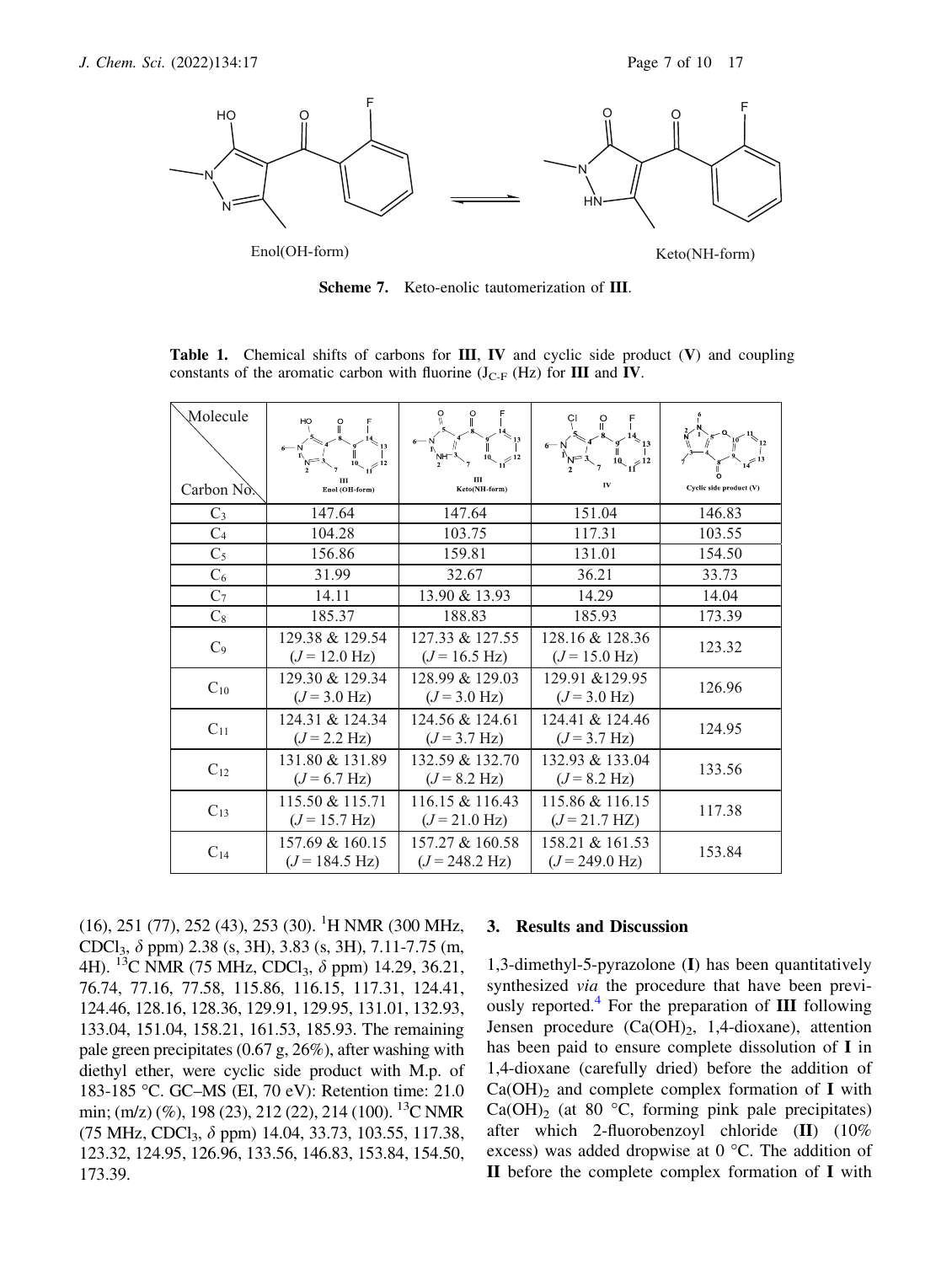**Table 2.** The weight (g) and yield (%) of **IV** and tricyclic side product (V) in the chlorination reaction of III (in 0.002 molar scale) under different reaction conditions (reaction time and temperature).

| Row            | Reaction<br>Time | Reaction<br>Temperature | $\Omega$<br>V | F<br>Cl      |
|----------------|------------------|-------------------------|---------------|--------------|
|                | 3 day            | RT                      | 0.01(2%)      | 0.36(68%)    |
| $\overline{2}$ | 6 day            | <b>RT</b>               | 0.10(18%)     | 0.35(66%)    |
| 3              | 9 day            | <b>RT</b>               | 0.08(14%)     | $0.34(64\%)$ |
|                | 3h               | 100 °C                  | 0.01(2%)      | 0.29(54%)    |
| 5              | 6h               | 100 °C                  | 0.12(28%)     | $0.38(70\%)$ |
| 6              | 9h               | 100 °C                  | 0.10(23%)     | 0.29(58%)    |



Figure 5. GC-MS analysis (chromatogram and fragmentation patterns) of purified IV (97.5%) containing 2.5% of tricyclic side product (V).

 $Ca(OH)_2$  causes O-acylation (Schotten-Baumann reaction) which need a Fries rearrangement reaction to afford the targeted compound (III) (Scheme 5). Vigorous stirring is also needed during dropwise addition of hydrochloric acid (2N) at  $0^{\circ}$ C in order to avoid coagulation of the products in the reaction mixture that prevents the decomposition of the complex and decrease the yield.

The reaction product III is prone to an intermolecular cyclization via the reaction of OH group of pyrazolone ring and fluorine atom of an adjacent phenyl group (Scheme 6) affording a tricyclic side product (V: 1,3dimethylchromeno[2,3-c]pyrazol-4(1H)-one), a minor amount of which persist even after recrystallization, characterized via GC-MS analysis, <sup>1</sup>H and <sup>13</sup>C NMR spectroscopy (Figures 1 and 2). The major side product before recrystallization consists of 2-fluorobenzoic acid which is the hydrolysis product of **II** that perhaps occurs by the minor amount of water persisting in dioxane despite its careful drying by overnight heating under reflux over sodium wire. Thus, it is necessary to use a minimum amount of 1,4-dioxane as solvent (150 mL in the 0.1 molar scale) to allow minimum possible hydrolysis of II under reflux conditions.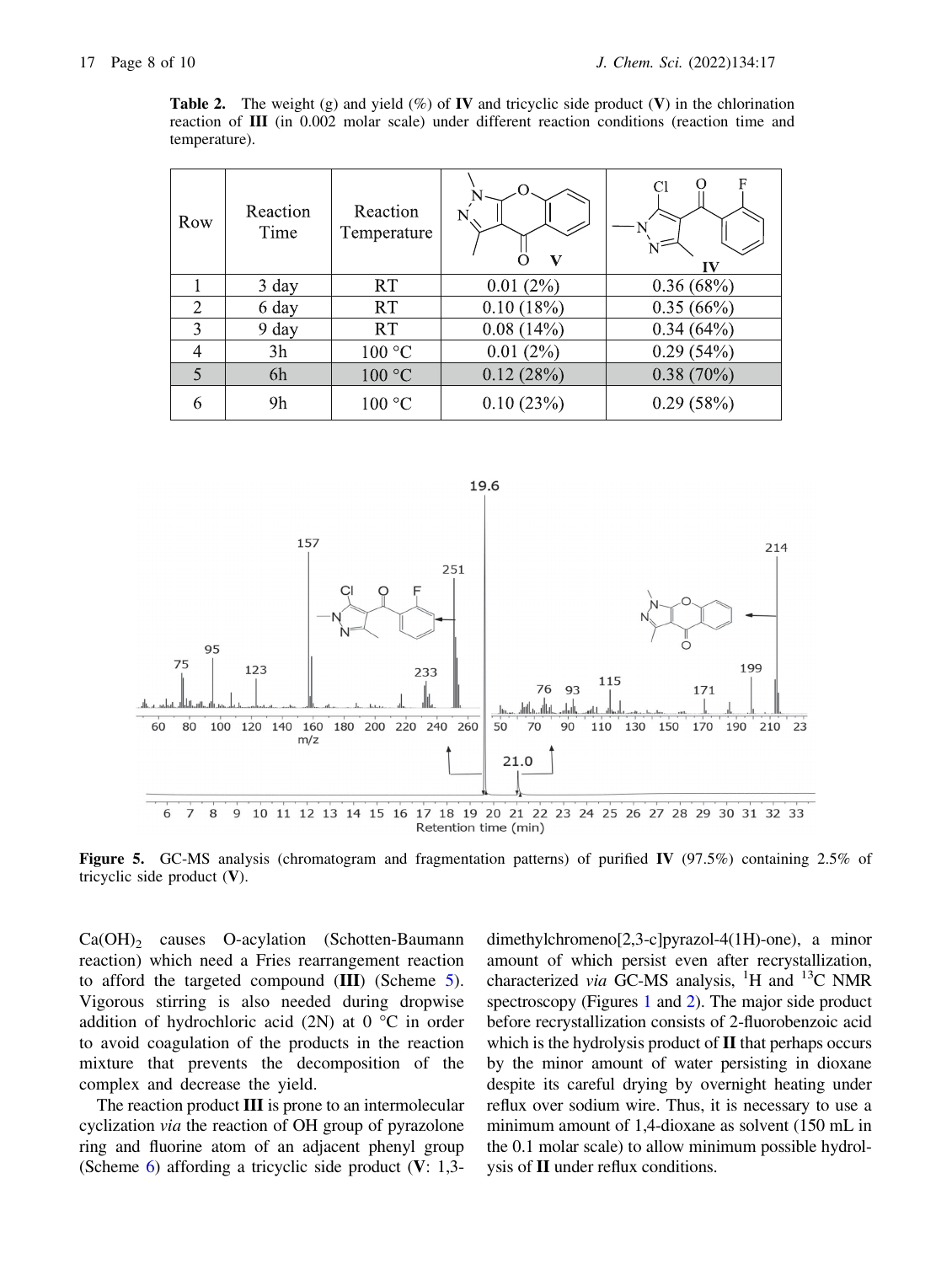

**Figure 6.** <sup>13</sup>C NMR spectra of purified IV (97.5%) containing 2.5% of tricyclic side product (V) in CDCl<sub>3</sub>.

For the purification, the brut reaction product (after organic phase evaporation (dioxane and  $CHCl<sub>3</sub>$ ) is first washed with a minimum amount of cold methanol for dissolving the 2-fluorobenzoic acid (produced by hydrolysis of II in the course of reaction) before recrystallization in hot methanol. Under these conditions, a yield of 63% has been achieved while the previously reported yield for this reaction was 47%.

For investigation of keto-enol tautomerism,  $^{13}$ C NMR (Figures 3 and 4) and <sup>1</sup>H NMR spectrum (Figures S1 and S2, Supplementary Information) of III were recorded using  $CDCl<sub>3</sub>$  and  $DMSO-d<sub>6</sub>$  as solvent.

<sup>13</sup>C NMR spectra of **III** using DMSO- $d_6$  (Figure 4) showed two broadened peaks for  $C_6$  (N-CH<sub>3</sub>) and  $C_5$ (C-OH) of the pyrazolone ring perhaps due to the hydrogen exchange properties of enol (OH-form) exerting also a downfield effect on  $C_9$  ( $\sim$ 2 ppm) and an upfield effect on  $C_8$  ( $\sim$ 3.5 ppm) compared to the same peaks in CDCl<sub>3</sub>. In the other part, <sup>1</sup>H NMR spectra of  $III$  in DMSO- $d_6$  (Figure S2, Supplementary Information) present a symmetric peak at a chemical shift,  $\delta$ , of  $\sim$  11.4 ppm, attributed to the hydrogen of hydroxyl group in the III under enol(OH-form) (Scheme 7).

<sup>13</sup>C NMR spectra of **III** in CDCl<sub>3</sub> (Figure 3) showed a doublet peak for  $C_7$  (carbon of methyl, C-CH<sub>3</sub>) of the pyrazolone ring and  ${}^{1}H$  NMR spectrum of III in CDCl<sub>3</sub> present an asymmetric pick at  $\sim$  10.6 ppm and more complex aromatic picks  $(7.20-7.50$  ppm)

compared to the same peaks in the spectra of III in  $DMSO-d<sub>6</sub>$ . These two events can be perhaps attributed to the presence of two different conformers of III under keto(NH-form) in DMSO- $d_6$ . The chemical shifts of other carbons and also coupling constants of the aromatic carbon with fluorine  $(J_{C-F} (Hz))$ ; Table 1) conform to those predicted by MestReNova software and to the structure of III under the two tautomeric forms. This type of tautomerism has been previously reported for 1-phenyl-3-methyl-4-benzoyl-5 pyrazolone.17

The chlorination of **III** to achieve **IV** has not been previously reported. This reaction has been performed using  $POCl<sub>3</sub>$  as chlorinating agent. Herein also, the tricyclic compound is present in the final reaction mixture as a side product. Thus different temperatures and reaction times have been examined to prevent the formation of tricyclic side products and to achieve IV with a high yield (Table 2). The minimum amount of tricyclic side product (2%) has been formed when the reaction has been performed in 3 days at RT (or in 3 h at 100 °C). Raising the reaction time, at RT or 100 °C, for obtaining a higher yield of targeted compound (IV) caused a higher amount formation of cyclized side product  $(V)$ . Thus, the higher yield of the chlorination of III by POCl<sub>3</sub> (70%) has been achieved after 6 h at 100  $^{\circ}$ C. Diethyl ether has been found to be adequate solvent for recrystallization of 5-chloro-1,3-dimethyl-1H-pyrazol-4-yl)(2-fluorophenyl) methanone (IV) and